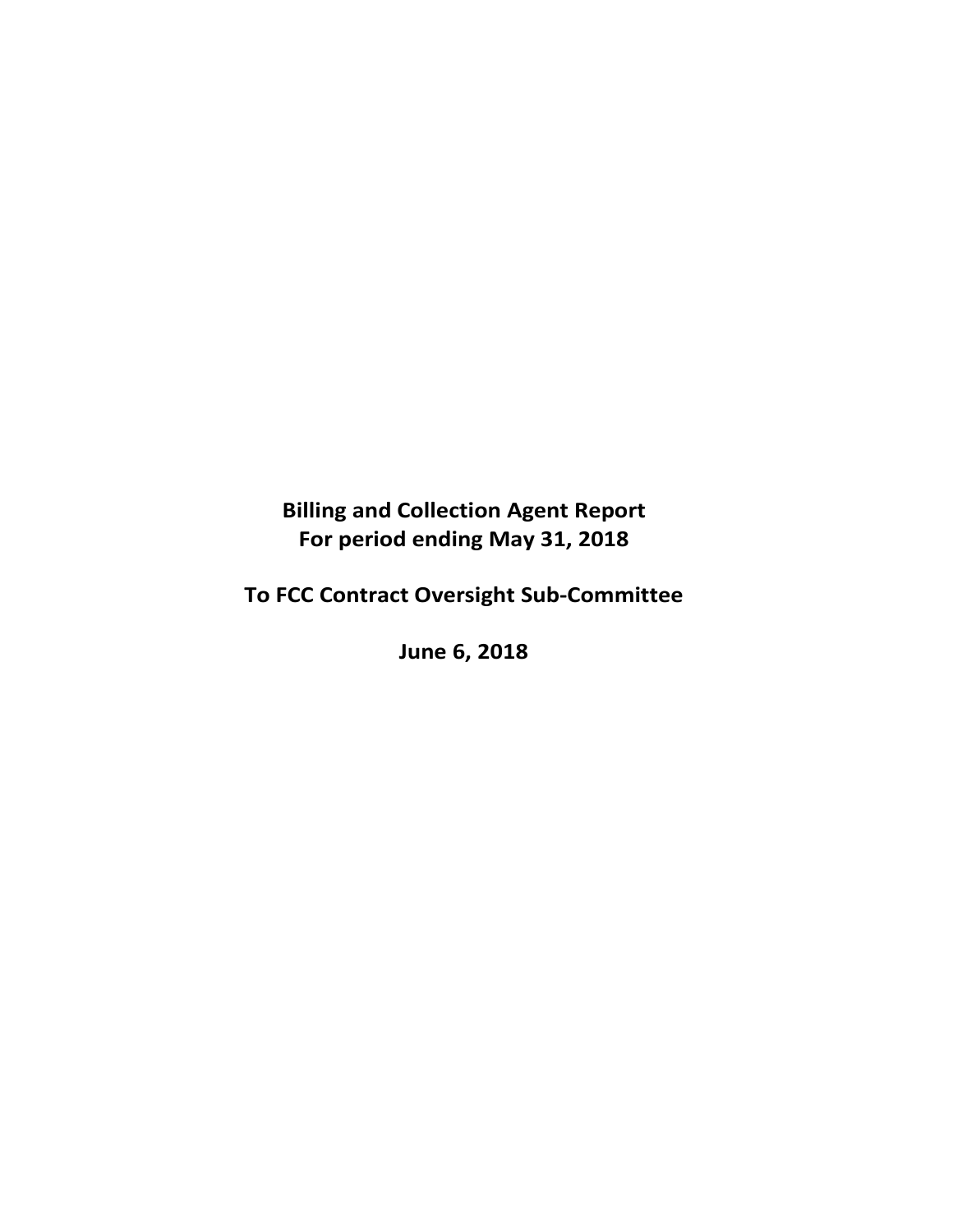# **NANPA FUND STATEMENT OF FINANCIAL POSITION May 31, 2018**

#### **Assets**

| Cash in bank                                               |          | \$ | 3,270,519  |  |  |  |  |
|------------------------------------------------------------|----------|----|------------|--|--|--|--|
| Receivables                                                |          |    |            |  |  |  |  |
| Receivable from US Carriers                                | 158,480  |    |            |  |  |  |  |
| Receivable from Canada<br>9,716                            |          |    |            |  |  |  |  |
| Receivable from Caribbean countries<br>5,478               |          |    |            |  |  |  |  |
| Receivables forwarded to Treasury for collection<br>80,160 |          |    |            |  |  |  |  |
| Allowance for uncollectible accounts                       | (95,600) |    |            |  |  |  |  |
| <b>Total assets</b>                                        |          |    | 3,428,753  |  |  |  |  |
| Less: Accrued liabilities                                  |          |    |            |  |  |  |  |
| Welch LLP                                                  | 28,410   |    |            |  |  |  |  |
| <b>NEUSTAR Pooling 1K Block</b>                            | 303,677  |    |            |  |  |  |  |
| <b>NEUSTAR NANP Administration</b>                         | 188,876  |    |            |  |  |  |  |
| Data Collection Agent - USAC                               | 6,237    |    | (527, 200) |  |  |  |  |
| <b>Fund balance</b>                                        |          |    | 2,901,553  |  |  |  |  |

The budget and contribution factor for funding year 2018/19 was approved at the NANC meeting on May 29, 2018.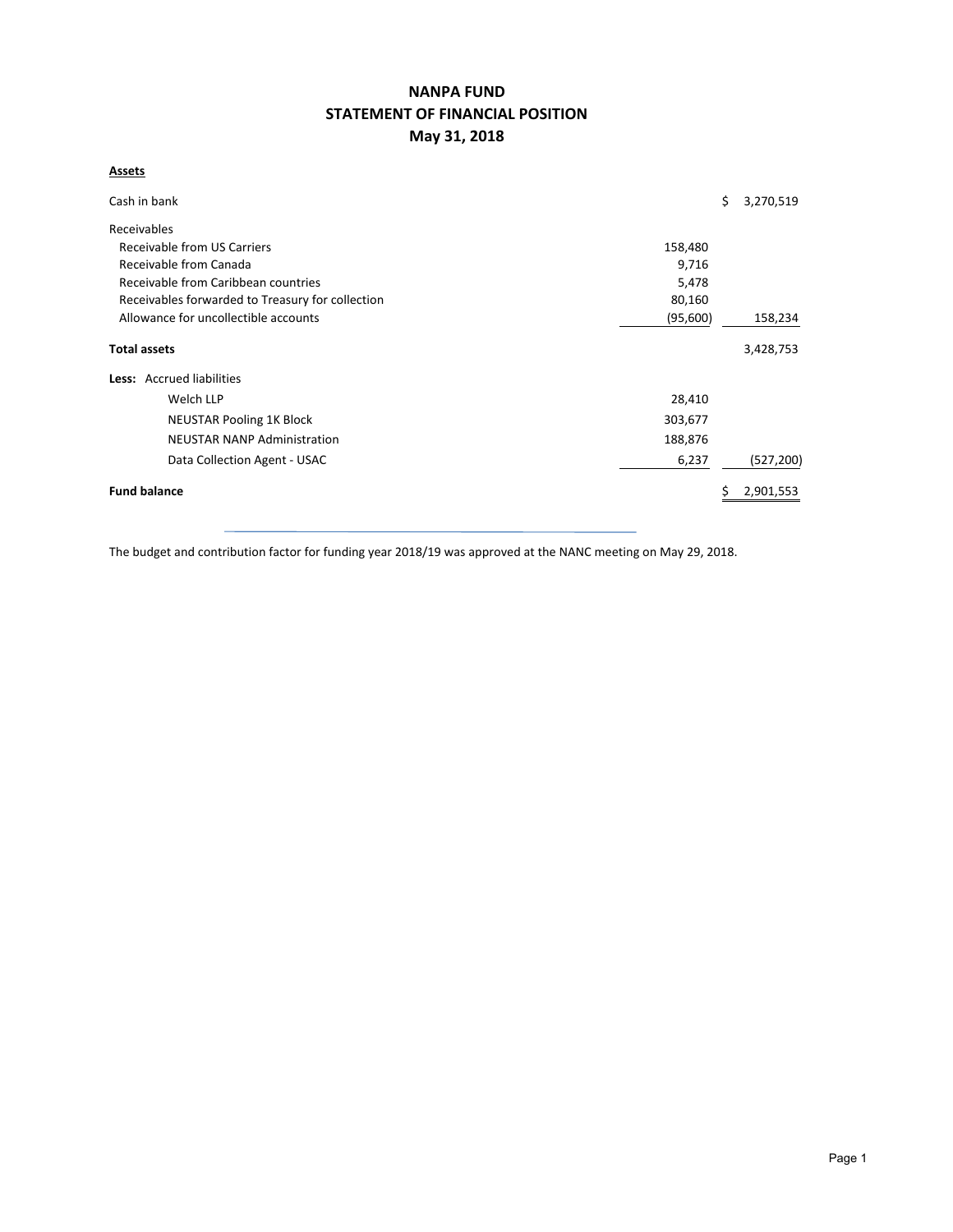#### **NANP FUND FORECASTED STATEMENT OF CHANGES IN FUND BALANCE OCTOBER 2017 TO SEPTEMBER 2018**

|                                               |        | Actual     |                |               |            |                |           |           |           | <b>Budget</b> |               |               |           |              |               | <b>Variance between</b> |
|-----------------------------------------------|--------|------------|----------------|---------------|------------|----------------|-----------|-----------|-----------|---------------|---------------|---------------|-----------|--------------|---------------|-------------------------|
|                                               |        |            |                |               |            |                |           |           |           |               |               |               |           |              |               | forecasted results and  |
|                                               |        | Oct-17     | <b>Nov-17</b>  | <b>Dec-17</b> | Jan-18     | Feb-18         | $Mar-18$  | Apr-18    | $May-18$  | <b>Jun-18</b> | <b>Jul-18</b> | <b>Aug-18</b> | $Sep-18$  | <b>Total</b> | <b>Budget</b> | budget at Sept 30/18    |
|                                               |        |            |                |               |            |                |           |           |           |               |               |               |           |              |               |                         |
| Revenue<br><b>International Contributions</b> |        |            |                |               |            |                |           |           |           |               |               |               |           |              |               |                         |
| Canada                                        | (1)    | 19,433     | 9,716          | 9,717         | 9,717      | 9,716          | 9,716     | 9,716     | 9,716     | 9,716         | 9,716         | 9,717         | $\sim$    | 116,596      | 116,596       | $\sim$                  |
| Caribbean countries                           | (1)    | 24,429     |                | $\sim$        |            |                |           |           | $\sim$    |               |               |               |           | 24,429       | 24,429        |                         |
| <b>Total International Contributions</b>      |        | 43,862     | 9,716          | 9,717         | 9,717      | 9,716          | 9,716     | 9,716     | 9,716     | 9,716         | 9,716         | 9,717         | $\sim$    | 141,025      | 141,025       | $\sim$                  |
| Domestic Contributions - US carriers          | (1)    | 5,718,956  | 184,162        | 183,850       | 178,191    | 354,142        | 150,876   | 152,907   | 154,515   | 156,423       | 156,423       | 156,423       | $\sim$    | 7,546,868    | 7,506,473     | 40,395                  |
| Late filing fees for Form 499A                | (2)    | (200)      | $\sim 10^{-1}$ | 200           | 100        | (200)          | 300       | 700.00    | 600.00    | $\sim$        | $\sim$ $-$    | $\sim$        | 65,000    | 66,500       | 65,000        | 1,500                   |
| Interest income                               | (3)    | 1,174      | 1,765          | 1,811         | 2,086      | 3,123          | 2,509     | 3,323     | 2,926     | 416           | 416           | 416           | 416       | 20,381       | 5,000         | 15,381                  |
| <b>Total revenue</b>                          |        | 5,763,792  | 195,643        | 195,578       | 190,094    | 366,781        | 163,401   | 166,646   | 167,757   | 166,555       | 166,555       | 166,556       | 65,416    | 7,774,774    | 7,717,498     | 57,276                  |
|                                               |        |            |                |               |            |                |           |           |           |               |               |               |           |              |               |                         |
| <b>Expenses</b><br>NANPA Administration       | (4)    | 187,332    | 188,789        | 187,332       | 187,332    | 188,562        | 187,332   | 187,332   | 188,876   | 270,484       | 195,484       | 195,484       | 195,484   | 2,359,823    | 2,420,813     | (60, 990)               |
| 1K Block Pooling                              | (5)    | 255,804    | 257,795        | 254,315       | 303,465    | 257,581        | 282,672   | 255,205   | 260,343   | 258,989       | 258,989       | 258,989       | 258,989   | 3,163,136    | 3,199,475     | (36, 339)               |
| Pooling Change Order 3 B                      |        |            |                |               |            |                |           |           |           |               |               |               |           |              |               |                         |
| - CLIN 15                                     | (5)(a) | 211,750    | 211,750        | $\sim$        |            |                |           |           |           |               |               |               |           | 423,500      | 423,500       |                         |
| - CLIN 16                                     | (5)(b) | 2,052      | 2,679          | $\sim$        |            |                |           |           |           |               |               |               |           | 4,731        | 14,535        | (9,804)                 |
| - CLIN 17                                     | (5)(b) | $\sim$ $-$ | $\sim 100$     | 43,333        | 43,333     | 43,333         | 43,333    | 43,333    | 43,333    | 43,333        | $\sim$        | $\sim$        | $\sim$    | 303,331      | 303,331       |                         |
| Pooling Change Order #6                       | (5)(c) | $\sim$     |                | $\sim$        |            | $\sim$         | $\sim$    | $\sim$    | $\sim$    | $\sim$        | $\sim$        | 20,053        |           | 20,053       |               | 20,053                  |
| Pooling Change Order #7                       | (5)(d) | $\sim$     |                | $\sim$        |            | $\sim$         |           | $\sim$    | $\sim$    | $\sim$        | $\sim$        | 37,333        | $\sim$    | 37,333       |               | 37,333                  |
| <b>Billing and Collection</b>                 |        |            |                |               |            |                |           |           |           |               |               |               |           |              |               |                         |
| Welch LLP                                     | (6)    | 28,410     | 28,410         | 28,410        | 28,410     | 28,410         | 28,410    | 28,410    | 28,410    | 28,410        | 28,410        | 28,410        | 28,410    | 340,920      | 340,920       |                         |
| <b>Data Collection Agent</b>                  | (7)    | 6,843      | 6,927          | 5,798         | 7,113      | 6,253          | 6,593     | 6,462     | 6,818     | 6,237         | 6,237         | 6,237         | 6,451     | 77,969       | 74,844        | 3,125                   |
| <b>Annual Operations Audit</b>                | (8)    | $\sim$     | $\sim$         | $\sim$        | 47,000     | $\sim$         | $\sim$    | $\sim$    | $\sim$    | $\sim$        | $\sim$        |               |           | 47,000       | 47,000        |                         |
| <b>Bank Charges</b>                           | (9)    | 4,346      | 7,194          | 3,729         | 3,026      | 2,803          | 2,362     | 2,861     | 2,549     | 3,166         | 3,166         | 3,166         | 3,166     | 41,534       | 38,000        | 3,534                   |
| Carrier Audits                                | (10)   | $\sim$ $-$ | $\sim$ $-$     | $\sim$        | $\sim$     | $\sim 10^{-1}$ | $\sim$    | $\sim$    | $\sim$    | $\sim$ $-$    | $\sim$        | $\sim$        |           | $\sim$       | 200,000       | (200,000)               |
| Bad debt expense                              | (11)   | (5, 522)   | (6, 919)       | 32,260        | 6,680      | (302)          | (871)     | 544       | (12, 258) | 3,333         | 3,333         | 3,333         | 3,333     | 26,944       | 40,000        | (13,056)                |
| <b>Total expenses</b>                         |        | 691,015    | 696,625        | 555,177       | 626,359    | 526,640        | 549,831   | 524,147   | 518,071   | 613,952       | 495,619       | 553,005       | 495,833   | 6,846,274    | 7,102,418     | (256, 144)              |
| Net revenue (expenses)                        |        | 5,072,777  | 500,982)       | 359,599)      | 436,265) ( | 159,859)       | 386,430)  | 357,501)  | 350,314)  | 447,397)      | 329,064)      | 386,449)      | 430,417)  | 928,500      | 615,080       | 313,420                 |
| <b>Opening fund balance</b>                   |        | 379,726    | 5,452,503      | 4,951,521     | 4,591,922  | 4,155,657      | 3,995,798 | 3,609,368 | 3,251,867 | 2,901,553     | 2,454,156     | 2,125,092     | 1,738,643 | 379,726      | 384,920       | (5, 194)                |
| <b>Closing fund balance</b>                   |        | 5,452,503  | 4,951,521      | 4,591,922     | 4,155,657  | 3,995,798      | 3,609,368 | 3,251,867 | 2,901,553 | 2,454,156     | 2,125,092     | 1,738,643     | 1,308,226 | 1,308,226    | 1,000,000     | 308,226                 |
| Fund balance makeup:                          |        |            |                |               |            |                |           |           |           |               |               |               |           |              |               |                         |
| Contingency                                   |        | 1,000,000  | 1,000,000      | 1,000,000     | 1,000,000  | 1,000,000      | 1,000,000 | 1,000,000 | 1,000,000 | 1,000,000     | 1,000,000     | 1,000,000     | 1,000,000 | 1,000,000    | 1,000,000     |                         |
| Surplus                                       |        | 4,452,503  | 3,951,521      | 3,591,922     | 3,155,657  | 2,995,798      | 2,609,368 | 2,251,867 | 1,901,553 | 1,454,156     | 1,125,092     | 738,643       | 308,226   | 308,226      |               |                         |

5,452,503 4,951,521 4,591,922 4,155,657 3,995,798 3,609,368 3,251,867 2,901,553 2,454,156 2,125,092 1,738,643 1,308,226 1,308,226 1,000,000

**(1)** The US carrier contributions for the period from October 2017 to September 2018 and the International contributions are based upon actual billings.

(2) These fees represent the \$100 late filing fee charged to those companies that do not file the Form 499A by the due date.

**(3)** Interest income projections are estimates

(4) The NANPA Administration contract expires July 8, 2017. The cost for NANPA administration is an estimate based on the last option year plus a 3% increase. The percentage represents the average yearly increase over the contract. It also includes the anticipated cost of change order #7

(5) The 1K Block Pooling Administration contract expires July 14, 2017. The cost for Pooling Administration is provided for based on the amount provided in the final option year of the contract. The costs included anticipa

(5)(a) CLIN 15 is for the period March 22 to November 22, 2017 a cost of \$748,500. \$325,000 will be billed evenly between April and September 2017 with the remaining balance to be billed in the 2017/18 period.

**(5)(b)** CLIN 16 is for the period July 31 to November 24, 2017 and is not to exceed \$29,070. Budgeted for evenly over the months of August to November 2017

**(5)(b)** CLIN 17 is for the period November 24, 2017 to June 30, 2018 at \$43,333/month ‐

**(5)(c)**Pooling CO #6 addresses INC changes to the Thousands‐Block Pooling Administration Guidelines (3,125)

**(5)(d)** Pooling CO #7 addresses INC changes to the Guidelines related to Pooling Administration activities when a code holder voluntarily returns or abandons an NXX code. 13,056

**(6)** The cost of B&C Agent is based on the contract with Welch LLP

**(7)** The expense for the Data Collection Agent is based on an allocation of costs by USAC.

**(8)** The expense for the annual operations audit performed by Ernst & Young LLP is based on the quote given.

**(9)** Bank fees are an expense to the Fund.

**(10)** The budget allowed \$200,000 for carrier audits. Per the FCC, this will not be expended during this funding period.

**(11)** The allowance covers all accounts considered potentially uncollectible at May 31, 2018.

#### **Assumptions: Reconciliation of forecast at September 30, 2018 to budget**

| Budgeted fund balance at September 30, 2018 - contingency                                                                                                                              | 1,000,000            |
|----------------------------------------------------------------------------------------------------------------------------------------------------------------------------------------|----------------------|
| Decrease in opening fund balance between budget period and actual                                                                                                                      | (5, 194)             |
| Additional billings over estimate from budget                                                                                                                                          | 40,395               |
| Late filing fees (reversal) for Form 499A                                                                                                                                              | 1,500                |
| Underestimate of interest earned to date compared to budget                                                                                                                            | 15,381               |
| Pooling change order 3B-difference between budget and actual                                                                                                                           | 9,804                |
| NANP Admin - difference between budget and actual contract extension awarded and<br>due to variable travel costs                                                                       | 60,990               |
| Decrease in B&C Agent costs                                                                                                                                                            |                      |
| Data Collection fees - Adjustment to actual from budget                                                                                                                                | (3, 125)             |
| Bad debts - Adjustment to actual from budget                                                                                                                                           | 13,056               |
| IK Block Pooling - difference between budget and actual contract awarded due to variable<br>travel costs and lower amount paid for change ordder #4<br>Pooling change orders #6 and #7 | 36,339               |
| Carrier audits that will not be performed                                                                                                                                              | (57, 386)<br>200,000 |
| Operations Audit - Adjustment to actual from budget                                                                                                                                    |                      |
| Bank fees - Variance between actual and budget                                                                                                                                         | (3,534)              |
| Enrecasted fund halance at Sentember 30, 2018                                                                                                                                          | 1308226              |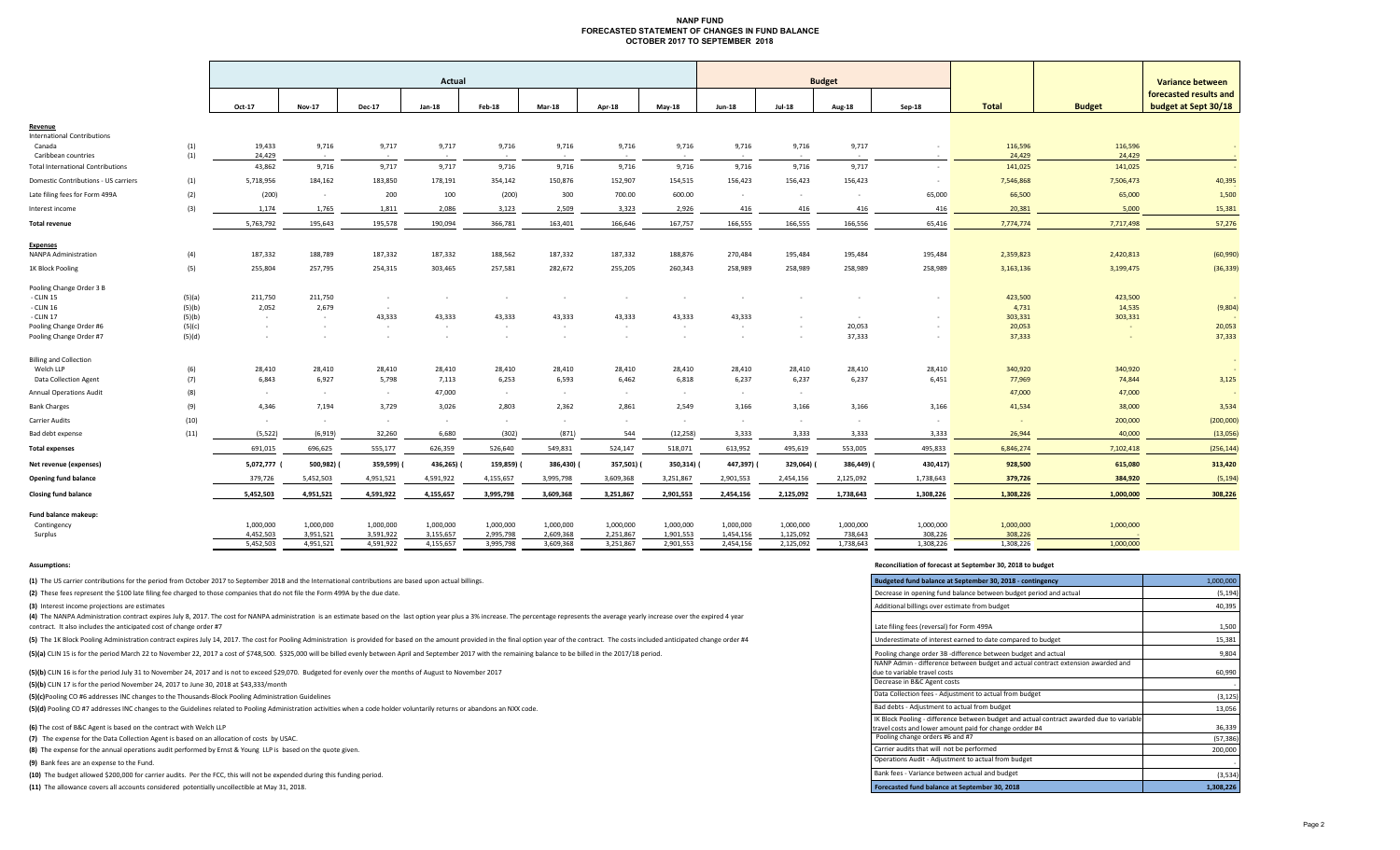#### **CURRENT AND FORECASTED LIABILITIES**

|                                                              |               |               | Current |         |         |               |         |
|--------------------------------------------------------------|---------------|---------------|---------|---------|---------|---------------|---------|
|                                                              |               |               | May-18  | Jun-18  | Jul-18  | <b>Aug-18</b> | Sep-18  |
| <b>NEUSTAR - NANPA Administration</b>                        |               |               | 188,876 | 270,484 | 195,484 | 195,484       | 195,484 |
| - Payment authorized by the FCC in May                       |               |               |         |         |         |               |         |
| April 2018                                                   | \$<br>187,332 |               |         |         |         |               |         |
| - Authorization by the FCC has not been received for payment |               |               |         |         |         |               |         |
| May 2018                                                     |               | \$<br>188,876 |         |         |         |               |         |
|                                                              |               |               | 303,677 | 302,322 |         |               | 258,989 |
| <b>NEUSTAR -1K Block Pooling</b>                             |               |               |         |         | 258,989 | 316,375       |         |
| - Payment authorized by the FCC in May                       |               |               |         |         |         |               |         |
| April 2018                                                   | \$<br>298,538 |               |         |         |         |               |         |
| - Authorization by the FCC has not been received for payment |               |               |         |         |         |               |         |
| May 2018                                                     |               | \$<br>303,677 |         |         |         |               |         |
| Welch LLP - Billing & Collection Agent                       |               |               | 28,410  | 28,410  | 28,410  | 28,410        | 28,410  |
| - Payment authorized by the FCC in May                       |               |               |         |         |         |               |         |
| April 2018                                                   | \$<br>28,410  |               |         |         |         |               |         |
| - Authorization by the FCC has not been received for payment |               |               |         |         |         |               |         |
| May 2018                                                     |               | \$<br>28,410  |         |         |         |               |         |
| <b>USAC - Data Collection Agent</b>                          |               |               | 6,237   | 6,237   | 6,237   | 6,237         | 6,451   |
| - Payment authorized by the FCC in May                       |               |               |         |         |         |               |         |
| April 2018                                                   | \$<br>6,818   |               |         |         |         |               |         |
| - Authorization by the FCC has not been received for payment |               |               |         |         |         |               |         |
| May 2018                                                     |               | \$<br>6,237   |         |         |         |               |         |
| <b>Carrier audits</b>                                        |               |               |         |         |         |               |         |
| <b>Bank Fees</b>                                             |               |               |         | 3,166   | 3,166   | 3,166         | 3,166   |
|                                                              |               |               |         |         |         |               |         |
| Total                                                        |               |               | 527,200 | 610,619 | 492,286 | 549,672       | 492,500 |